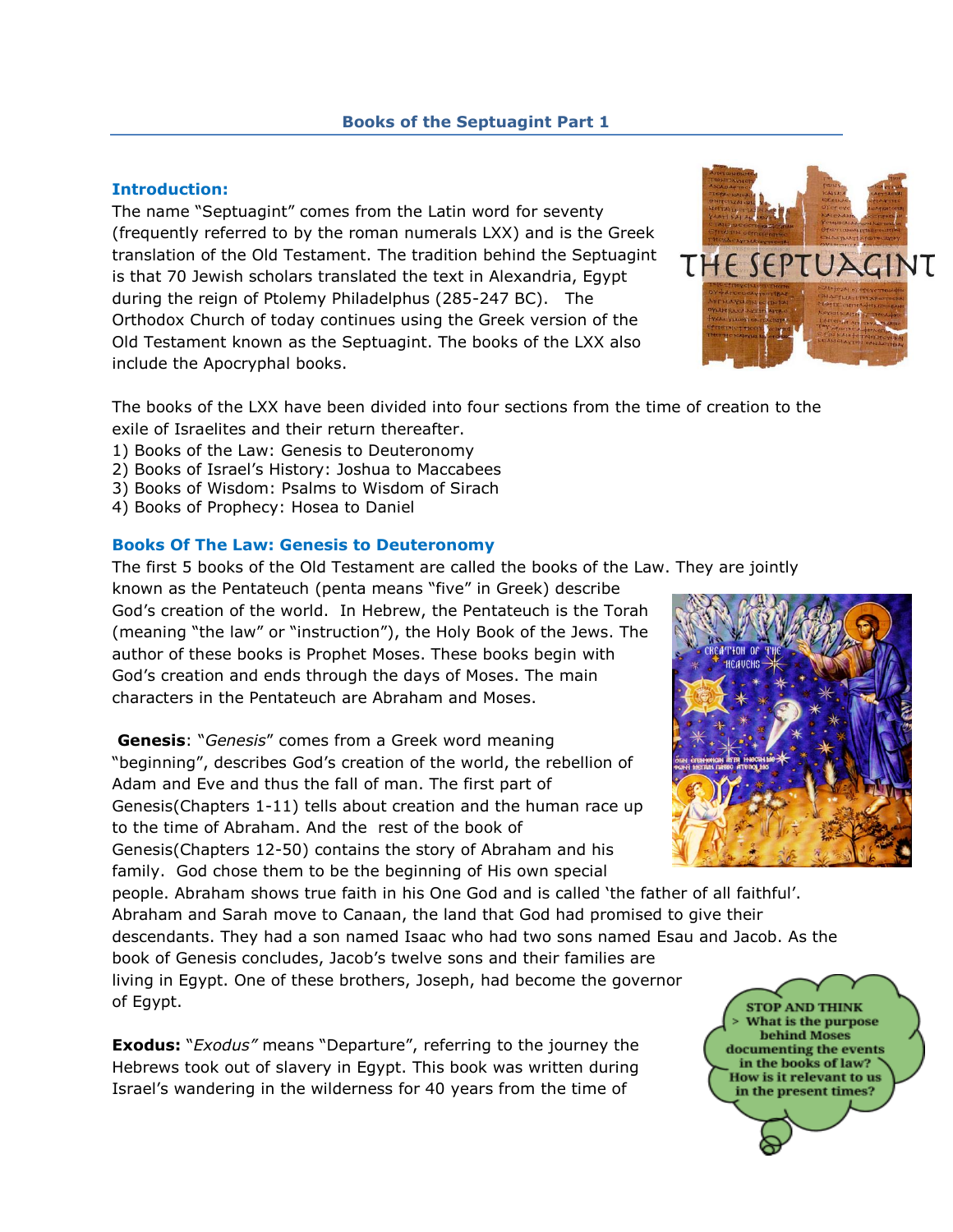crossing the Red Sea to entering the promised land of Canaan. Exodus can be divided into three parts. Most of the events in the first part(Chapters 1-13) take place in Egypt, where the people of Israel had been made slaves by the pharaoh. The second part of the book(Chapters 14-18) includes events that happened while the people of Israel after being freed from Egypt by Moses, were on their way to Mt. Sinai. The final part of Exodus(Chapters 19-40) takes place at Mt. Sinai, where Lord appeared to Moses. The Lord gave the ten commandments(Exodus 20:1-17), as well as the laws for worship, sacrifice and everyday life, instructions on making the sacred tent and

**DID YOU KNOW** What is the origin of the english word jubilee? The word "Jubilee" is attributed from Leviticus 25. It is derived from the Hebrew word *jobel*, which means "ram's horn"; since the horn was used as a trumpet, whose sound indicated the beginning of the jubilee year. The jubilee year occured every fiftieth year. The year of **Jubilee involved liberty,** repossession of inherited land, mandatory rest to land, cattle, slaves and labourers for the whole year.



its furnishings, the altars, and the priestly clothes.

**Leviticus**: The third book "*Leviticus"* details the

worship as dictated by God to be led by the ordained priests from the tribe of Levi. Most of the book is made up of laws, but it has a few stories telling what happened when the people or priests obeyed or disobeyed God"s instructions.

**Numbers:** The book of Numbers continues the history of the people of Israel after they escaped from Egypt, and details the forty years when the Israelites lived in the desert on their journey from Mt.Sinai to Canaan. This book is named "Numbers" because it begins with Moses counting the Israelites to find out the number of people in each of Israel's twelve tribes. Numbers is about people who were rebellious, discouraged, and refused to believe that the Lord would take care of them. This book also shows how the Lord protected the



## **DID YOU KNOW?**

Deuteronomy 5 explains the observation of Sabbath. Often the context is overlooked. As important as it is to keep the day holy, God wanted the Jewish people to always remember their struggles as slaves and have compassion towards their servants and all their living possessions to take rest.

Israelites and wanted the Israelites to realize that He didn't want them to be destroyed, instead He wanted to bless them.

**Deuteronomy:** It was almost time for the people of Israel to cross the Jordan river and conquer Canaan. Moses had been told by God that he was going to die on the eastern side of the Jordan. So Moses gave several farewell speeches to the people of Israel in which he repeated many of God's laws. Because Moses was giving these laws to Israel for a second time, thus the book is called, "Deuteronomy", which comes from a greek phrase meaning "second law". When Jesus was asked which one of God's commands was the most important(Matthew 22:36-37), He quoted Deuteronomy 6:5, "Listen, Israel! The Lord our God is the only true God! So love the Lord your God with all your heart, soul and strength."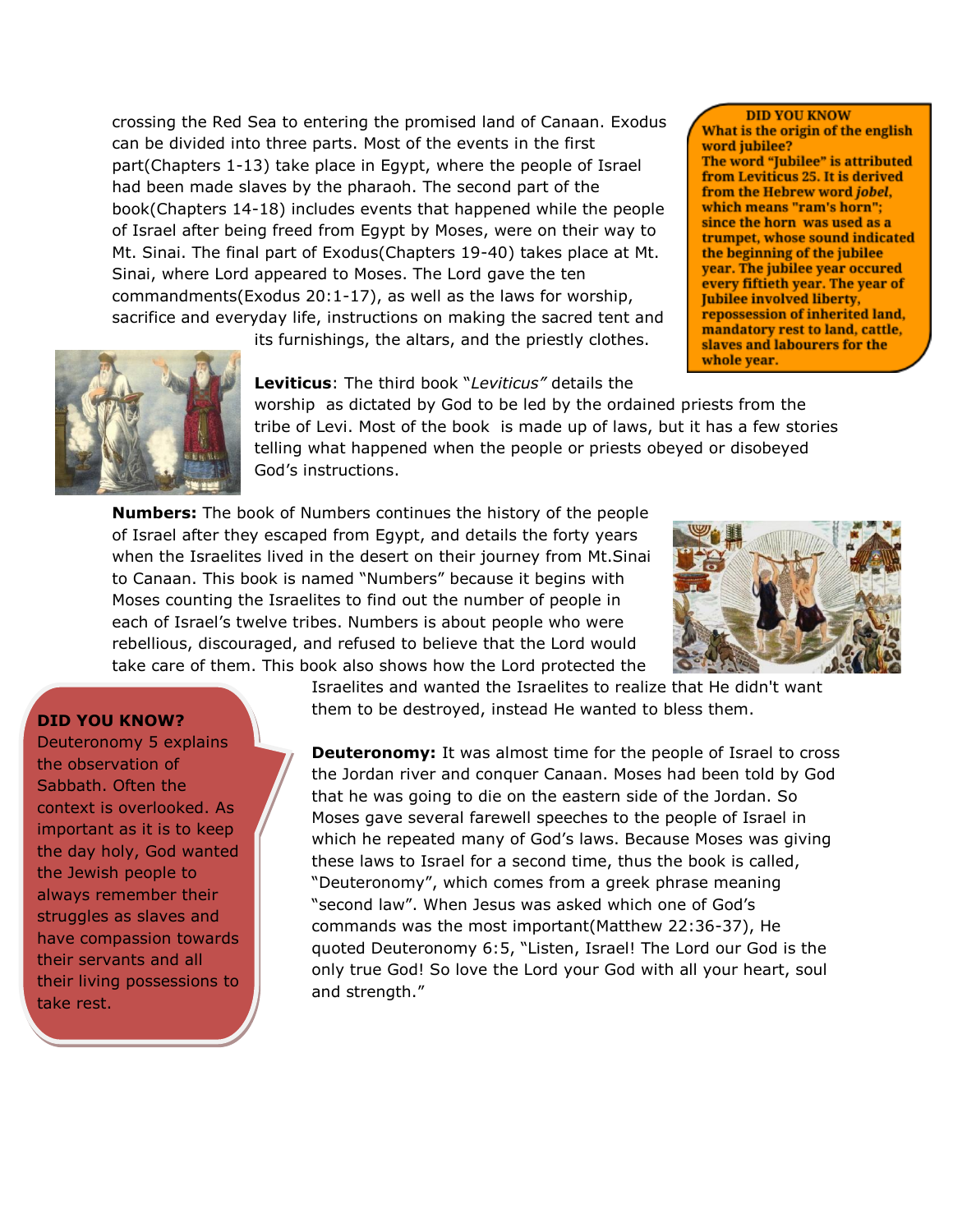### **Books of Israel's History: Joshua to Maccabees**

The second section is known as the historical books of the Old Testament and it is comprised of 18 books.



**Joshua:** This book is ascribed to Joshua, whose name means "salvation". After the death of Moses at Mount Nebo, God chose Joshua to lead His people into the Promised Land after forty years of wandering in the wilderness. This book talks about how Lord helped Israel capture many of the cities and towns of Canaan. Sometimes this help even involved miracles. For example, in the battle of Jericho the Lord made the city walls collapse(Joshua 6:20); Later in the battle at Gibeon the Lord made huge hailstones fall from the sky and crush the enemy soldiers(Joshua 10:11); Then he made the sun stand still so the Israelites had a

longer period of daylight(Joshua 10:13). It also describes how each tribe received its land. At the end of the book is also mentioned the two speeches Joshua made, emphasizing how good the Lord has been to the Israelites.

**Judges:** The book of Judges is believed to be written by Samuel. The Israelites had been settled for nearly 300 years in Canaan and they kept rejecting the Lord and worshiping idols. Each time, the Lord punished them by letting other nations attack and defeat them. As a result the Israelites turned back to the Lord and asked for His help, and He sent a special leader called a "judge", who helped them defeat their enemies. The book is named for the 13 judges of Israel, 12 raised up by God and one a usurper(the total number of judges the Israelites had were 15, the mention of the other two judges is in the book of first Samuel). The Israelites were faithful to the Lord for as long as the judge lived, they rejected God soon after the judge died. The judges were not kings, but deputies of God sent to save the people.





**Ruth:** The author of the book of Ruth is unknown. The book gives a glimpse into the life of an Israelite family during the period of the judges. This book gives a heroic account of a Gentile woman named Ruth, who broke all norms, and refused to leave her elderly mother-in-law Naomi. Naomi was left by herself with her two daughter-in-laws after the death of her husband and two sons. Ruth declines to leave her old mother-in-law all alone and placed herself under the protection of the one true God and was rewarded by a redeemer, a rich man named Boaz who later married her. The marriage to Boaz, Ruth is the greatgrandmother of King David and foremother of Jesus.

**The First and Second Kingdom:** First and Second Kingdoms were written by Prophet Samuel and were single books but divided into two parts because together they were too long to fit on one scroll. The main character of these books is faithful Prophet Samuel who was the last judge of the Israelites and helped Israel"s army fight against enemies. But when he grew old, the people decided to ask the Lord for a king who would lead the army. Saul is appointed as the first king of Israel and upon Saul"s disobedience, God asked Samuel to anoint David as the second king. These books also give an account of the early childhood of Prophet Samuel and the lives of King Saul and King David.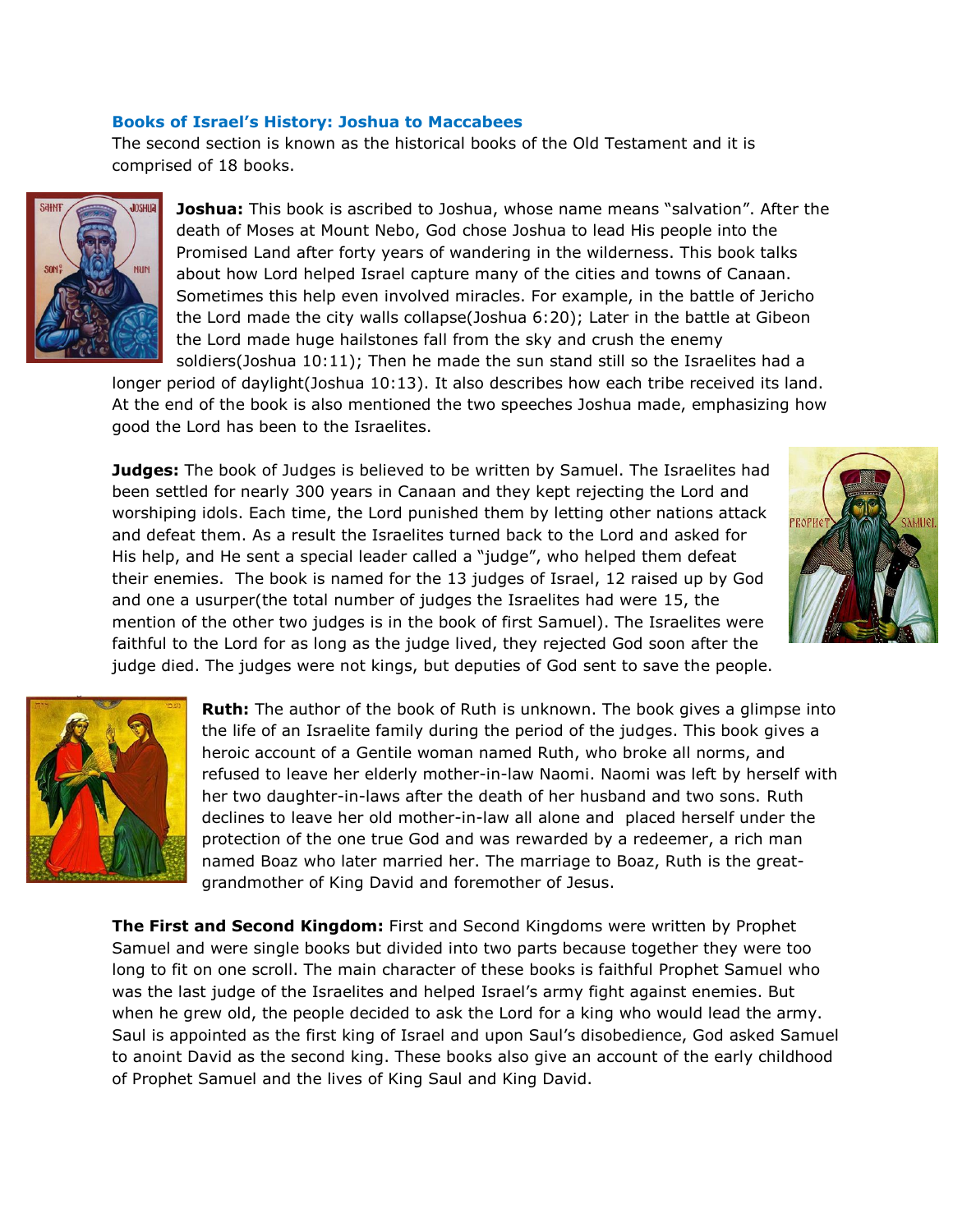**The Third and Fourth Kingdom:** The Third and Fourth Kingdom in the



Septuagint is called 1 and 2 Kings in the other **STOP AND THINK** Compare the reign of versions of the Old Testament. The author of both **King David against the** the books is prophet Jeremiah. The Third reign of King Solomon Kingdom tells us how Solomon, the son of Bathsheba and King David is enthroned as the future king of Israel. These books give us a good record of King Solomon"s reign, his great wisdom and wealth. King Solomon is entrusted to build the temple in Jerusalem and does an outstanding job in all his endeavors. He remains faithful and humble to the One God and is blessed immensely. After the death of King Solomon many different Kings rule the land, none was as wise as King Solomon. By the end of Fourth Kingdom we

learn that the Kingdom slowly goes in disarray and the temple at Jerusalem is totally destroyed by Nebuchadnezzar, King of Babylon and the Israelites are taken as prisoners to Babylon.

**First and Second Chronicles:** Prophet Ezra is considered to be the author of First and Second Chronicles. These books include the omitted details from the four books of the Kingdoms. This book contains details about the reign of King David, his son Solomon and the other Kings that followed them. The first chronicle gives special mention of the genealogy of David from Adam and writes how David became the King of Israel after the death of King Saul, according to the word of the Lord through Prophet Samuel. Prophet Ezra praises and admires King David, ignoring all his sins and shortcomings. The first book ends with the anointment of King David"s son Solomon as the King of Israel before the Lord. In the second book of Chronicles prophet Ezra writes in detail about the forty years of King Solomon's reign and his major task of rebuilding the temple of God on mount Moriah.

**First and Second Ezra:** The first book of Ezra is an Apocryphal book and is written during the time of Israelites return to Jerusalem from their captivity in Babylon. The main theme of the First Book of Ezra is the renewed commitment of the Jewish people to worship in Jerusalem after the restoration of the Temple and follow the Law of Moses. The author of this book is not clear. The book depicts the Israelites as a people chosen to worship the One true God and through Him gain their strength and character. The second book of Ezra which is found in the Masoretic text, was written by prophet Ezra and emphasizes on the faithfulness and blessing of His chosen people when God's commands are followed and sin and punishment otherwise. Thus, this book is also called the book of



theology. Also, prophet Ezra advises the Israelites to trust in God and not in their military strength.

**Nehemiah:** Nehemiah was neither a priest nor a prophet. He is a great example of how a common man faithful to God can work wonders in a community. Nehemiah with his utmost dedication, patience and perseverance in God"s fulfillment of His promises becomes the sole motivator in shaping the religious practices of the Jewish community after their return from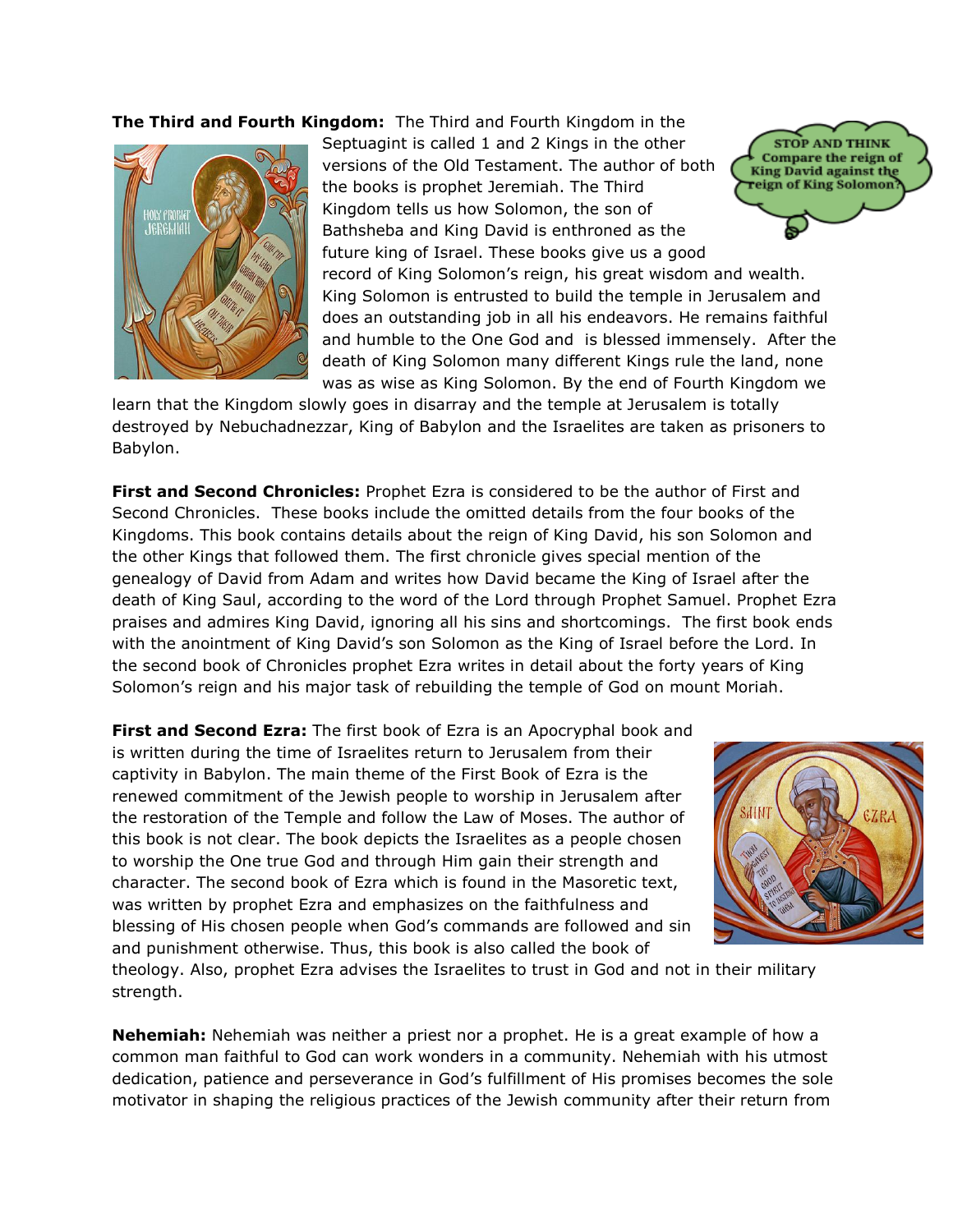exile in Babylon. He used his administrative powers as the Governor of Jerusalem to reestablish the Mosaic Law as the spiritual basis for the returning Jews and was instrumental in rebuilding the walls and gates of Jerusalem.





**Judith:** Judith was a beautiful jewish widow of a wealthy and pious farmer who lived in the village of Bethulia and her name means 'jewess'. Though her countrymen were fearful of the approaching army of king Nebuchadnezzar led by his general Holofernes, Judith stands up single handedly and protects the Israelites against their strong and formidable enemy. Judith's unfailing trust in God to protect her people is the major theme of this apocryphal book and the author of this book is unknown.

**Esther**: The book of Esther in the Septuagint has significant additional sections more than the other modern versions of

the Old Testament. These additional sections are a part of the apocryphal books. This book tells us the history of Israel and the author of the book is Mordecai an Israelite. This book writes the history of the Jews who chose to stay back in Persia after a decree by king Cyrus to return to Jerusalem. Esther is an orphan girl brought up by a pious Israelite Mordecai who taught her to worship the One true God. With divine intervention she replaces the queen of Persia to become the new queen of King Xerxes. Esther uses her royal position as queen to persuade the king to save her people from the evil plans of a general named Haman who was determined to eradicate the Jews.



**First, Second, and Third Maccabees:** The major theme in this Apocryphal book of Maccabees is God"s deliverance of Israel during the Jewish wars and how God takes care of the Jewish people by rewarding those who are faithful to the Law and punishes evildoers. It is a story of the weak overcoming the mighty because they pray to God, trust in Him, and obey His laws. The author of the first Maccabees is unknown but is assumed to be an orthodox Jew. It was originally written in Hebrew and was probably called "The Hasmoneans", after Mattathias of the house of Hashmon. It was Mattathias who began the Jewish revolt against the Seleucid empirewith the help of his five sons. The author of this book makes it clear that God chose the Hasmonean family as the instrument of his deliverance. Their primary objective was the rededication of the temple, an event still celebrated by the Jews as the festival of "Hanukkah" (from the Hebrew word meaning